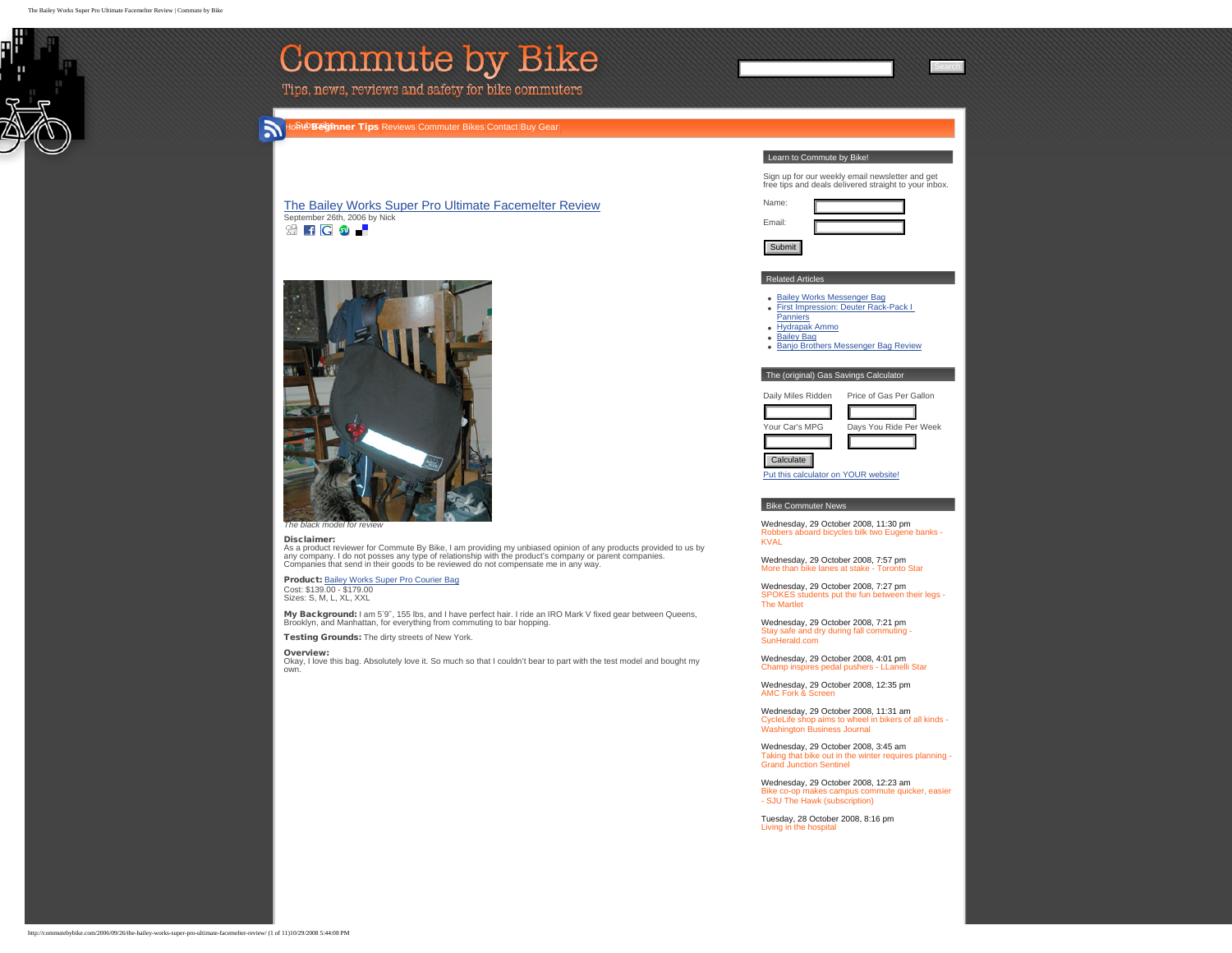

The Bailey Works SuperPro is a workhorse. It is designed for constant use under extreme conditions – it's designed for professional couriers. So, I'm not a courier – why would I need one, and why a size large?

It's the sort of thing where you don't know you needed something until you have it. I try to use my bicycle as my<br>sole means of transportation as much as possible, and sometimes, I have to move things from point A to point

Maybe you're saying to yourself that it couldn't possibly be convenient to carry around such a huge bag all the<br>time, but brilliant design lends a hand here. The bag flattens when empty, and curves against your back nicely



Size:<br>I think RL established that the Bailey can handle large size loads when he [put his daughter in the bag](http://commutebybike.com/2006/02/09/baily-works-bag/) – and that<br>I think RL established that the Bailey can handle large is Large (1800 cubic inches). Bailey Works tak



*Size Large*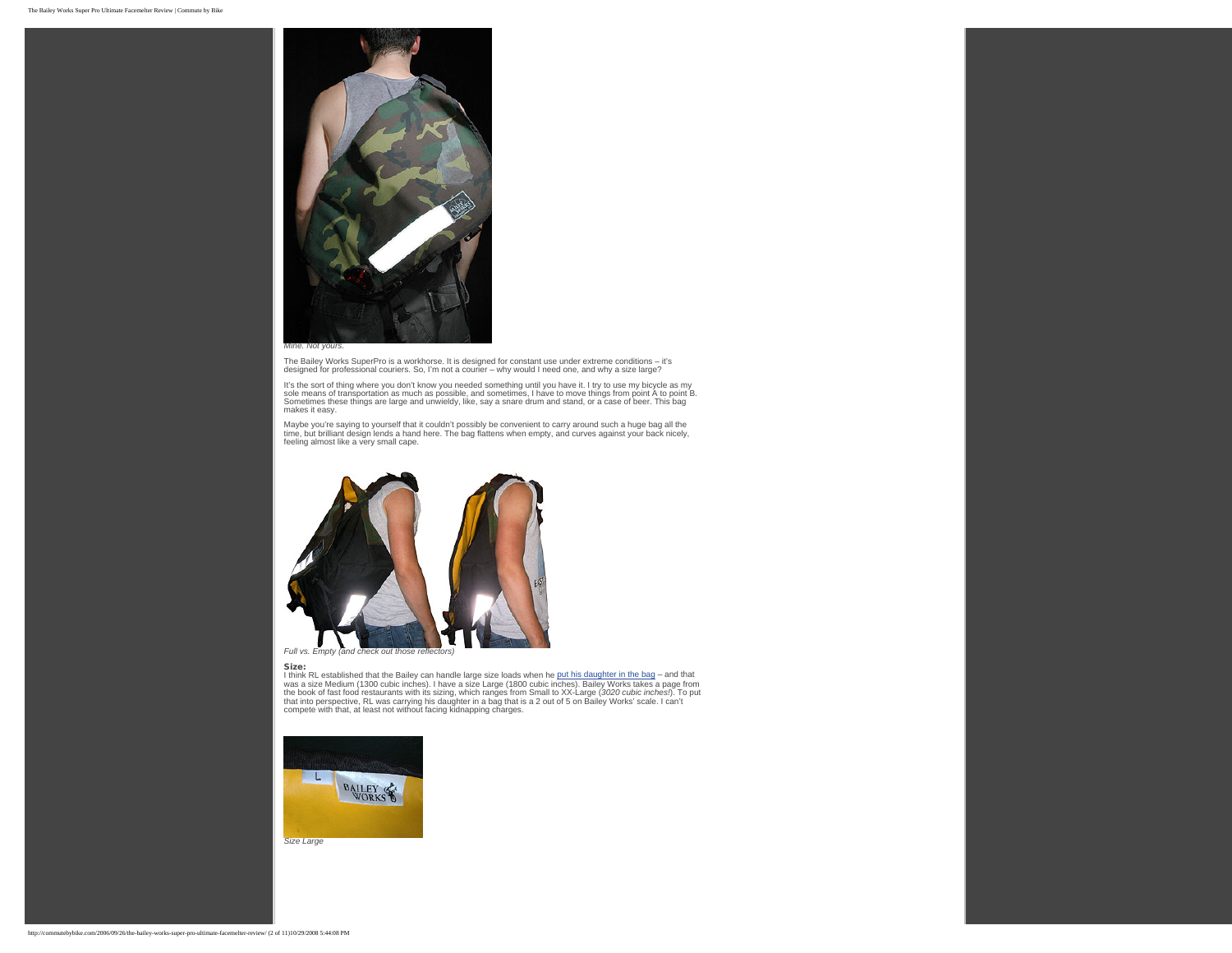

*About 19 inches wide at the mouth*

Weight:<br>
Weight:<br>
Now, I don't own a scale, so I can't give you a figure, but the bag handles weight well. The heaviest load I've<br>
carried was a load of my wife's oversized art books after an afternoon at the Strand, and i



*There's room for more, if you know how to pack*

I'm pretty confident that my own strength will fail before Bailey Works' workmanship.



Waterproofing:<br>The Super Pro is lined with a garish yellow rubbery material with seams only down the sides. You may not be<br>crazy about the color, and it gets grimy over time, but the bright yellow helps you find small obje

I considered hopping in the shower with the bag on, but for the sake of modesty, just take my word for it. I ride rain or shine, and when it rains, I bring a complete change of clothes to work in this bag. The contents of my bag have<br>never gotten wet, even in downpours that fill the streets with so much water so fast that my pedals are dra socks and your shoes take two days to dry, and still, nothing in the bag was wet.

The Shoulder Strap: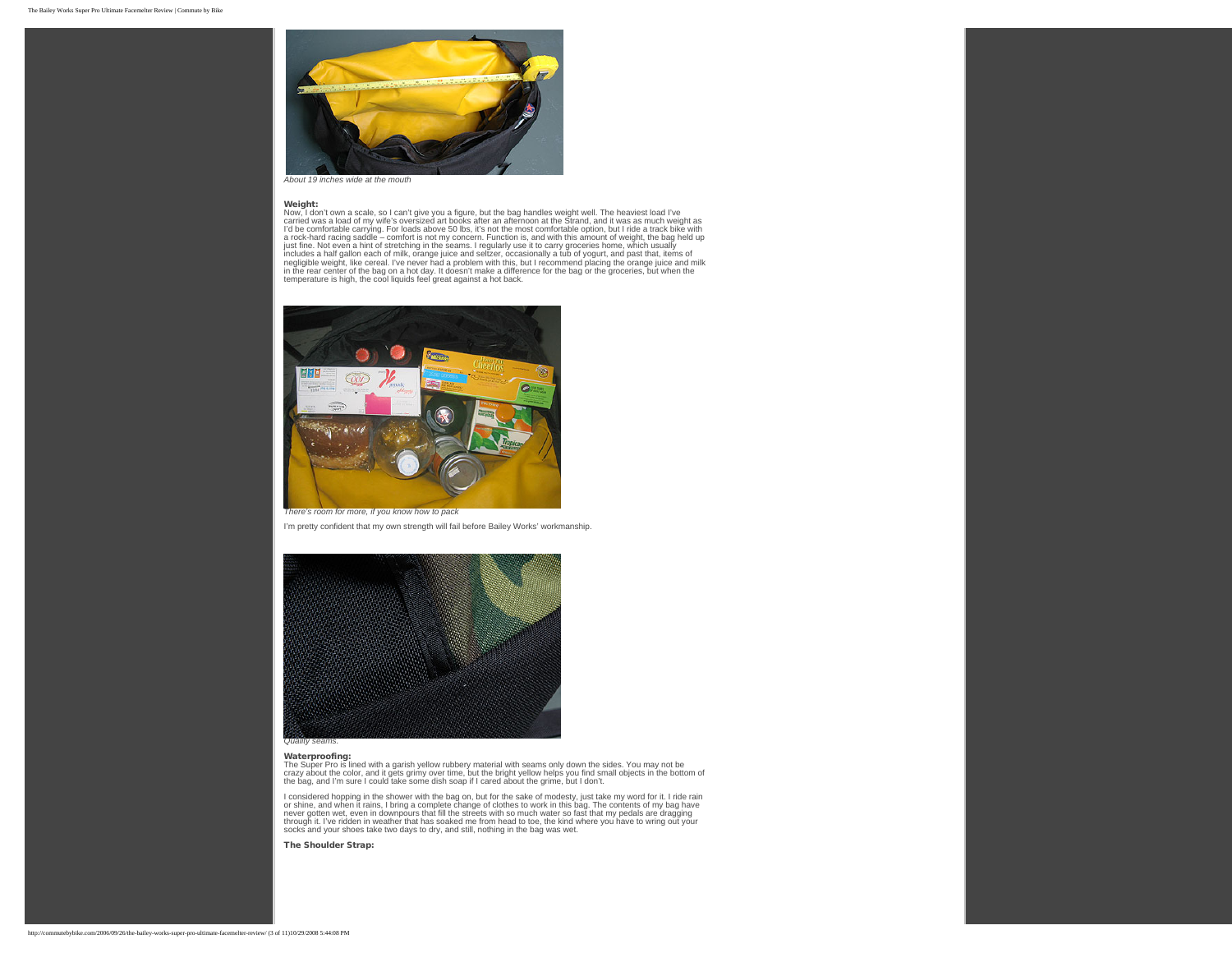

When I decided to buy myself a large messenger bag, the two brands I was considering were Bailey Works and<br>Chrome. Chrome makes a fine bag by all standards, but the design of the shoulder strap on the Super Pro was<br>what ti messenger bag is that you can switch the shoulder on which the bag rests in under a minute. This means I don't have to order a specially made lefty bag that sits on the right shoulder (which Chrome does make), but it also<br>means that I can switch if my right shoulder gets tired or injured. All you have to do to switch is unthread th





*This buckle splits the strap in half*

The shoulder strap also has a large, heavy duty clip high on the chest which allows you to disconnect the strap<br>rather than pulling the strap over your head – a must-have for carrying large loads. Incorporated into this bu video of the strap in action: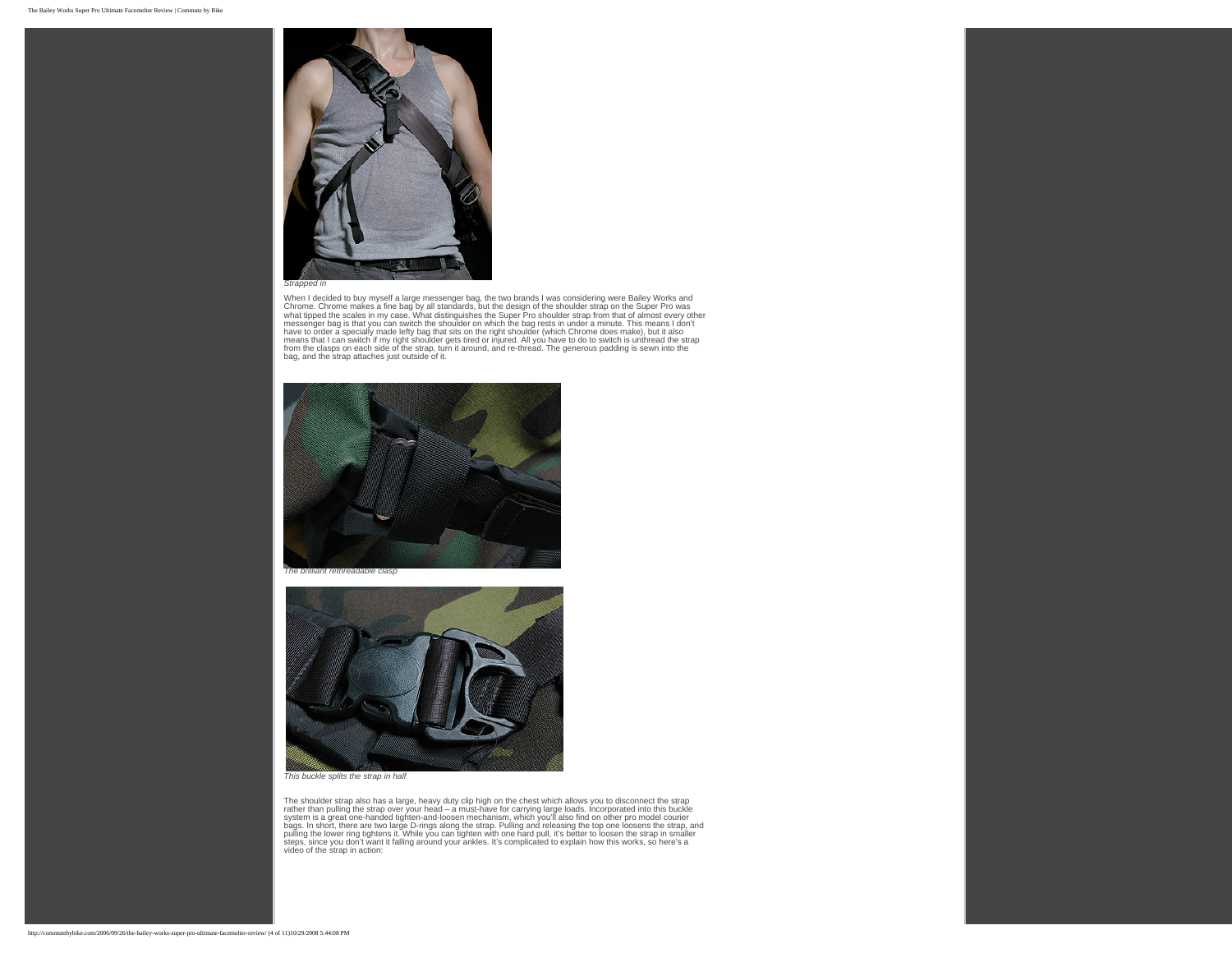*two pulls on the top ring loosen the strap, and one pull on the lower ring tightens it up.*

**Pockets:**<br>On the outside under the flap, you get two cargo pockets on the front, both of which hold my hefty U-Lock, and a<br>Single diagonal pocket to the right, which is great for a water bottle. Inside the right cargo poc





http://commutebybike.com/2006/09/26/the-bailey-works-super-pro-ultimate-facemelter-review/ (5 of 11)10/29/2008 5:44:08 PM